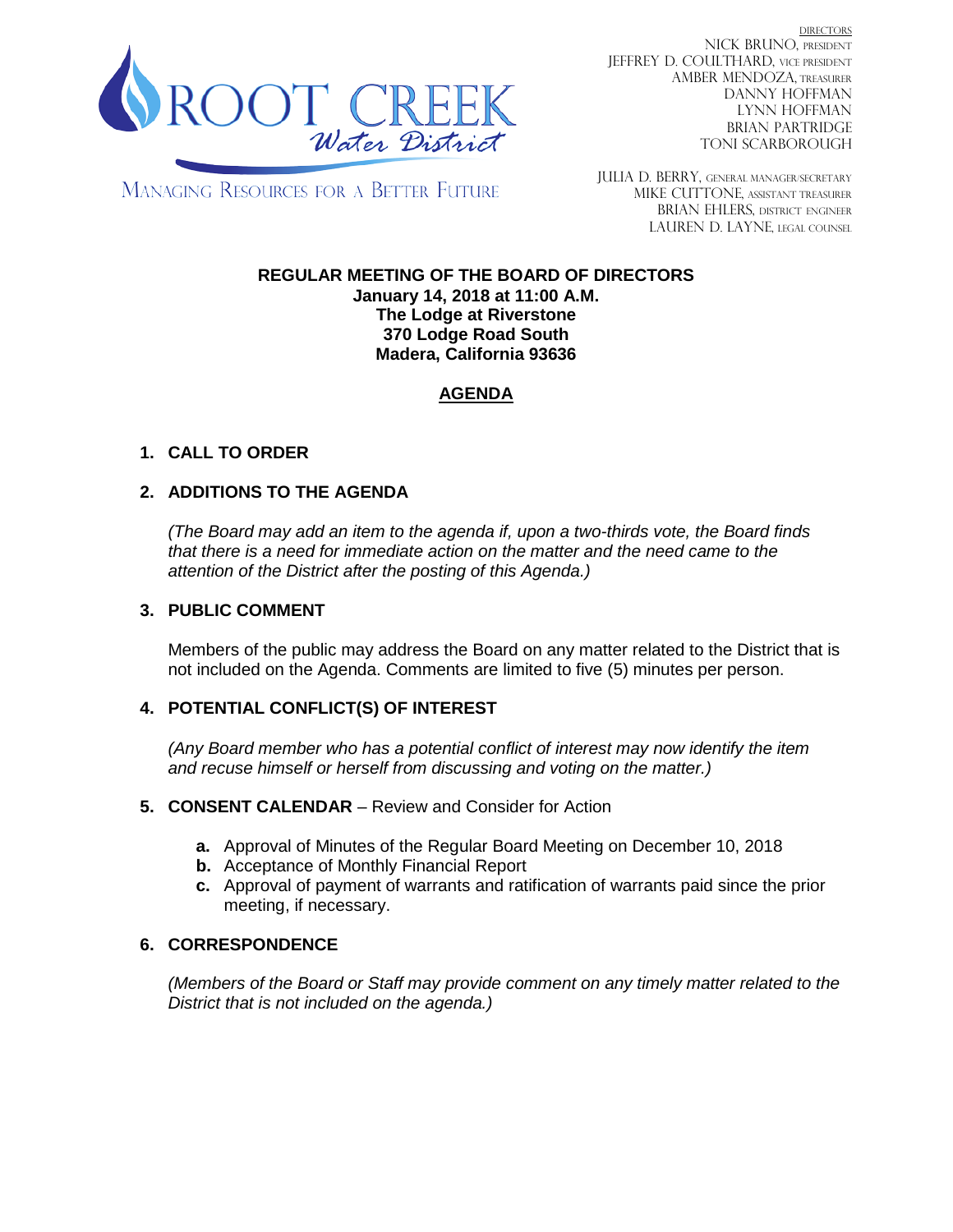- **7. BOARD ACTION ITEMS**  The Board may take action on any of the following items
	- **a. Public Hearing to Set Multi-Family Wastewater Connection Rate** Review and consider taking action
	- **b. Election of Officers -** Review and consider action to elect 2019 Officers
		- i. President
		- ii. Vice President
		- iii. Secretary
		- iv. Treasurer
	- **b. District Standards Permit –** Review and consider action to amend the existing permit to reflect updated language related to facilities damage and responsibility
	- **c. RCWD Standard Detail updates:**
		- i. Sewer Manhole
		- ii. Water Sand Pipe Bedding& Cement Sand Slurry Trench Back Fill
		- iii. 2" Service Connection & Meter Box Installation
- **8. COMMITTEE REPORTS -** The Board may take action on any of the following items
	- **a. Water Supply and Utilization – Ad Hoc Committee.** Report from the Ad Hoc Committee on water supply agreement discussions and potential special projects
- **9. DISTRICT ENGINEER'S REPORT -** The Board may take action on any of the following items
	- **a.** Operations Monthly Report
	- **b.** Waste Water Treatment Plant Status
	- **c.** Other District Matters
- **10. LEGAL COUNSEL REPORT** The Board may take action on any of the following items
	- **a.** Legislation
	- **b.** Legal matters affecting the District
- **11. GENERAL MANAGER'S REPORT** The Board may take action on any of the following items
	- **a.** District Claim for Damage to a Private Vehicle in October 2018
	- **b.** Solicitation of Qualifications for Special Counsel on Groundwater
	- **c.** ACWA Conference: May 7-10, 2019
	- **d.** Form 700 Filing Reminder
	- **e.** District Matters Review and consider taking action